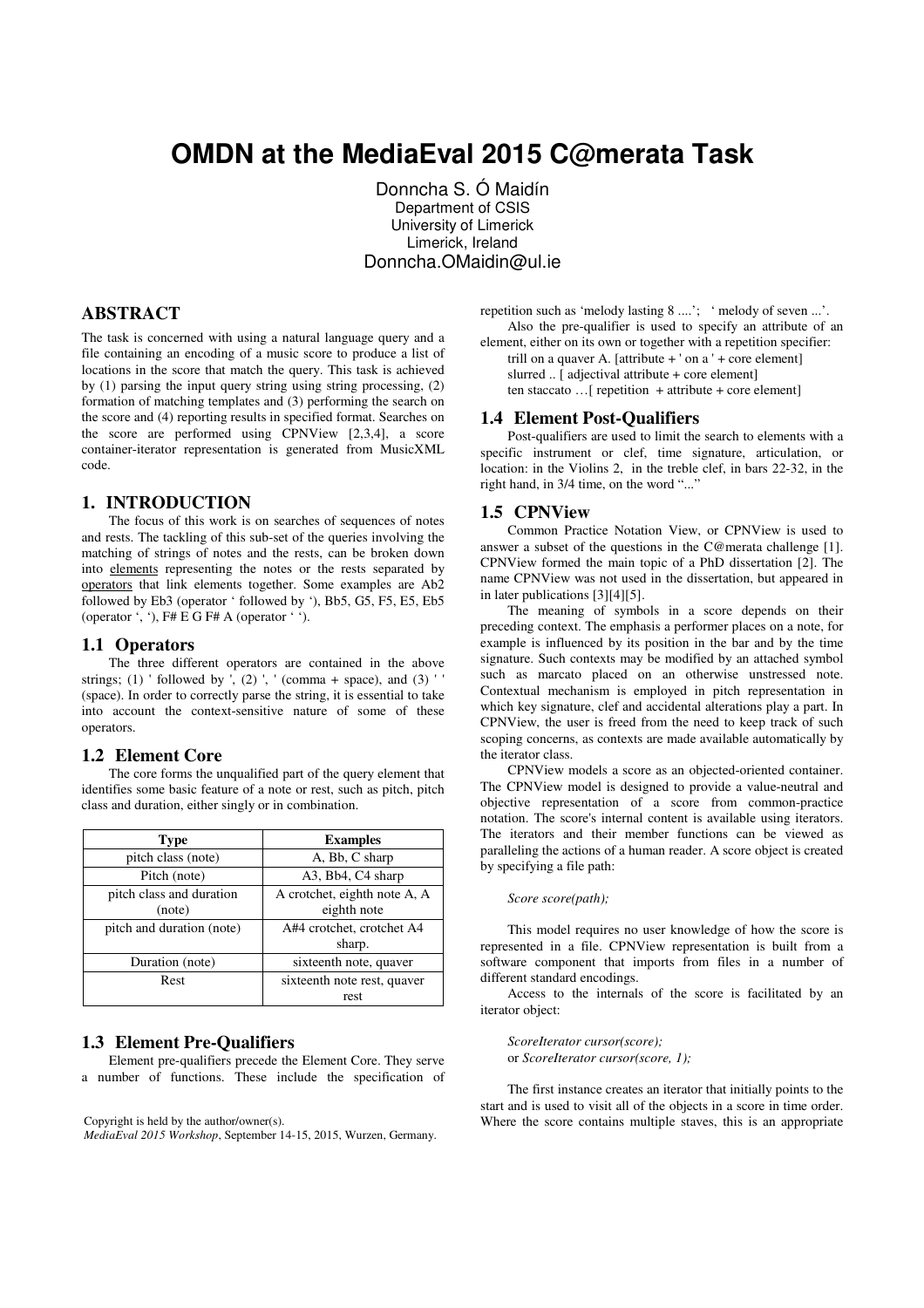iterator for harmonic analysis. The second form, with an additional parameter 1 in this case is used to iterate a single stave.

In either case the iterator can be made to step through all of the objects in the score using the *step* member function. The *step*  function returns a value *true* as long as a succeeding object exists. The following code skeleton makes all objects available, in sequence to any code that replaces the ellipsis.

*while ( cursor.step()) {...}*

If it is required to visit only the notes in the score, a parameter may be given to the step function as in the following code to count the notes in a score.

*long count = 0; while ( cursor.step(NOTE)) {count++;.}*

A *locate* member may be used to place the score iterator in an arbitrary position. For example the iterator may be positioned at the start of bar 20 by means of

*cursor.locate(BAR, 200);*

The ScoreIterator object has a comprehensive range of member functions to retrieve all of the information that is contained within the score.

A natural language query that searches for all of the D notes and prints details of each note arrived at is achieved by

*while ( cursor.step(NOTE)) if ( cursor.getAlpha() == 'D' ) cout << cursor << "\n"; (1)*

In addition to modeling a score, CPNView has a set of components that facilitate processing musical information. They include container/iterator classes for Lists, Sets and Stores.

A specialised class exist for calculating pitch class sets. The pitch class object is based on a modified version of the classification system of Alan Forte [6]; see also [2].

# **2. APPROACH**

# **2.1 Parsing the Input String**

A string, S(n) with n elements separated by n-1 operators is processed as follows. A list consisting of search template records is formed where each string element generates a corresponding search record, in sequence.

| Step          | Form | Action                                            |  |
|---------------|------|---------------------------------------------------|--|
|               | S(1) | Parse, create a search template record, and       |  |
|               |      | add the template record to the template list,     |  |
|               |      | exit and perform search                           |  |
| $\mathcal{D}$ | S(n) | Structure the string as $[S(1) + operator +$      |  |
|               |      | $S(n-1)$ ], process $S(1)$ to create a template   |  |
|               |      | list record as in step (1) and recursively        |  |
|               |      | apply step $(2)$ to $S(n-1)$ until exit from step |  |
|               |      |                                                   |  |

#### **2.2 Search Template**

The template is a  $C++$  record consisting of native  $C++$  types, and various convenient types from CPNView, as well as a comparisonType that is used to select the type of search. The comparisonType value is created from an analysis of the core of the search string element. The part of the template used for matching note and rest core elements contains identifiers for the comparison type, for pitch, duration and attribute details.

Search details from the pre- and post element qualifiers are encoded in additional fields of the search template. These include the use of a CPN Set class for storing attributes of notes, search range, and various fields that arise in a search including instrument, tempo, clef, word, and others.

## **2.3 The Search**

The task of matching sequence of notes and rests involves matching members of the template list and exhaustively searching the score for sequences of notes and rests that match the list of templates.

For each stave

- A:  $set n = 1$
- B: set  $m = 1$
- set  $nn = n$ C: visit element nn on stave and
	- check for match with template list record m if element does not match template list record go to D: if template list at end record a match and go to D: else increment nn and m and go to C:
- D: if more elements in stave, increment n and go to B: else if all staves processed exit else move to next stave

### **3. RESULTS AND DISCUSSION**

Although the implementation of pre- and post-qualifiers and of inter-element operators had previously produced valid results, these had to be disregarded at the time of submission due to malfunction in the CPNView/MusicXML component that was under development. Previously functioning harmonic analysis had to be abandoned for similar reasons.

| Number of<br>searches<br>performed | Number of<br>matches | <b>Invalid results</b><br>from misnumbered<br>bars | <b>Disputed</b><br>results |
|------------------------------------|----------------------|----------------------------------------------------|----------------------------|
| 36                                 | 87                   | Mozart's An Chloe                                  | Nos. 23                    |
|                                    |                      | & Horn Duo                                         | 32.42                      |

# **4. CONCLUSION**

## **4.1 Observation**

With the exception of the two invalid sets of results other case achieved scores of 1.0 in beat precision, beat recall, measure precision and measure recall. Other cases arose from either incompatible bar numbering or from case where the results are disputed.

# **4.2 Recommendations for a Line of Questioning**

The rules of either strict or free counterpoint are well documented. These might provide a material for constructing future questions. In a future iteration of C@merata, some questions relating species counterpoint might be considered, starting with first species counterpoint. Success in this endeavour, especially if the five counterpoint species are eventually explored might lead to the development of useful tools for composition students.